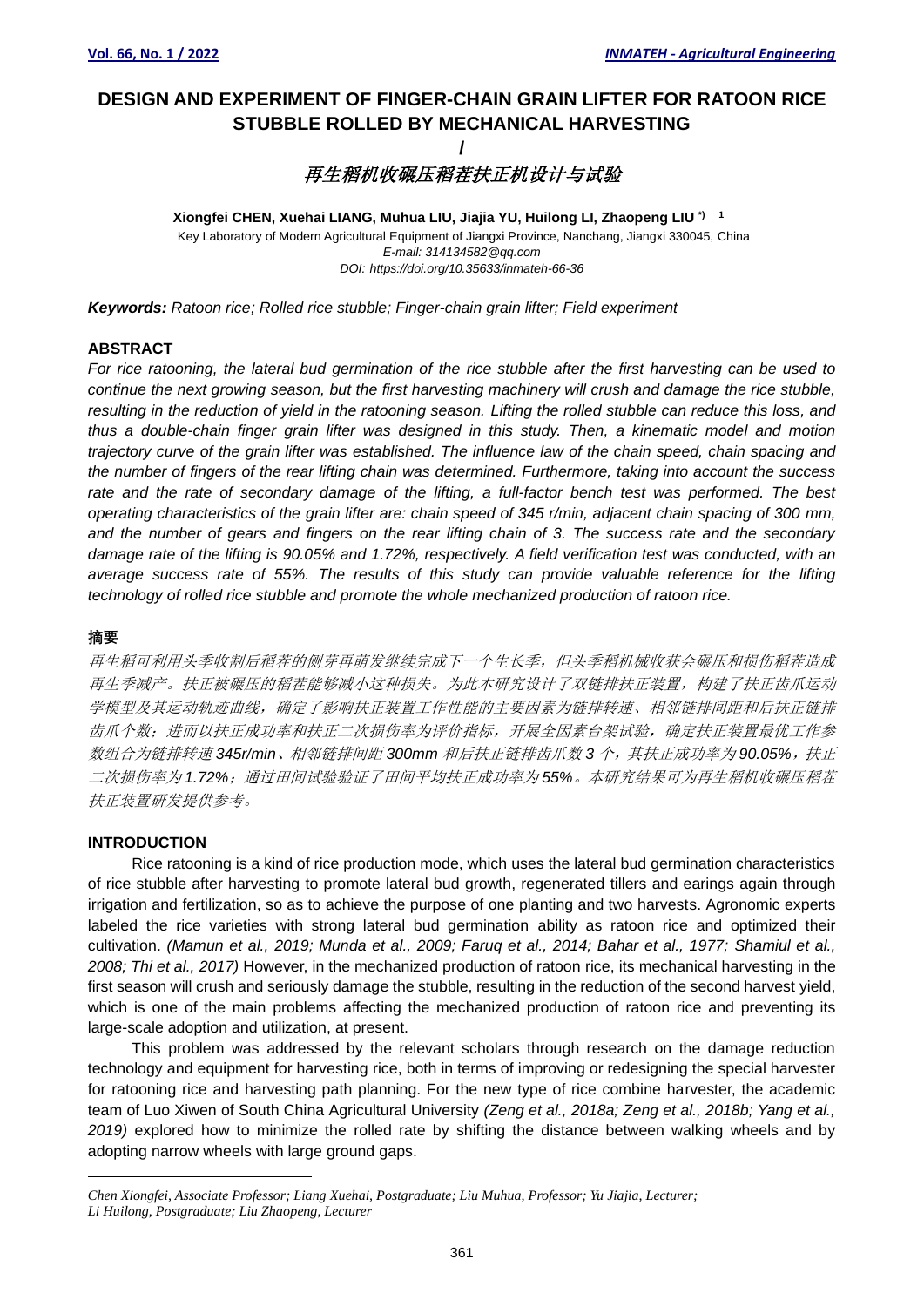The narrow wheel and high-ground gap ratooning grain header, broad full-tracked double-header ratooning rice harvester, and double-channel feeding ratooning rice harvester were created by Professor Zhang Guozhong of Huazhong Agricultural University *(Zhang et al., 2016; Lu et al., 2017; Fu et al., 2020)*. The ratooning rice harvester was lightened by Professor Li Yaoming of Jiangsu University *(Wang et al., 2021; Huang et al., 2020)* to prevent harm to rolled rice stubble. Path planning navigation and machine vision navigation were used by Shi Huojie and Guo Hanlin from Fujian Agriculture and Forestry University *(Guo et al., 2016)* to minimize the stubble rolled rate of ratoon rice harvesting machines. However, due to constraints imposed by planting patterns, agronomic requirements, working environment, and other factors, there are few application reports in actual production, and the technical equipment for harvesting and rolled rice stubble in the first season of ratoon rice requires additional study.

In order to address the aforementioned issues, this paper developed a double-layer chain gear-finger grain lifter based on the single-layer chain finger grain lifter previously designed for rice ratooning *(Zhang, 2019)*, and the kinematic model and motion trajectory curve were constructed during the working process of lifting finger. To better understand how the grain lifter affects the harvesting of rice stubble, we conducted bench and field experiments in order to identify the optimal combination of working parameters. The results of the experiment will serve as a guide for future research and development of rice stubble-related grain lifter for rolled ratoon rice machine harvesting, as well as for the widespread popularization and application of rice ratooning in suitable areas.

#### **MATERIALS AND METHODS**

#### **Overall structure and working principle**

The double-chain finger grain lifter used for lifting the ratooning rice stubble rolled by harvesting process is primarily composed of the following components: front lifting chain finger mechanism, rear lifting chain finger mechanism, lifting chain finger transmission mechanism, adjacent chain spacing adjustment, finger buried angle adjustment mechanism and other components as necessary. The lifting unit was formed by the front and rear lifting chain, gear unit, fingers, as illustrated in figure 1. Lifting chain and finger, driven sprocket, active sprocket, rubber block, finger retraction setting assembly, finger unfolding guide, gear finger arc transition ejection mechanism, chain support plate, etc., as illustrated in figure 2, are the major components of the grain lifter.



**Fig. 1** - **Structure diagram of double-chain finger grain lifter** *1. Power input shaft; 2. Lifting rack; 3. Front lifting chain finger mechanism; 4. Rear lifting chain finger mechanism; 5. Lifting chain finger transmission mechanism; 6. Chain spacing adjustment mechanism; 7. Finger buried angle adjustment mechanism*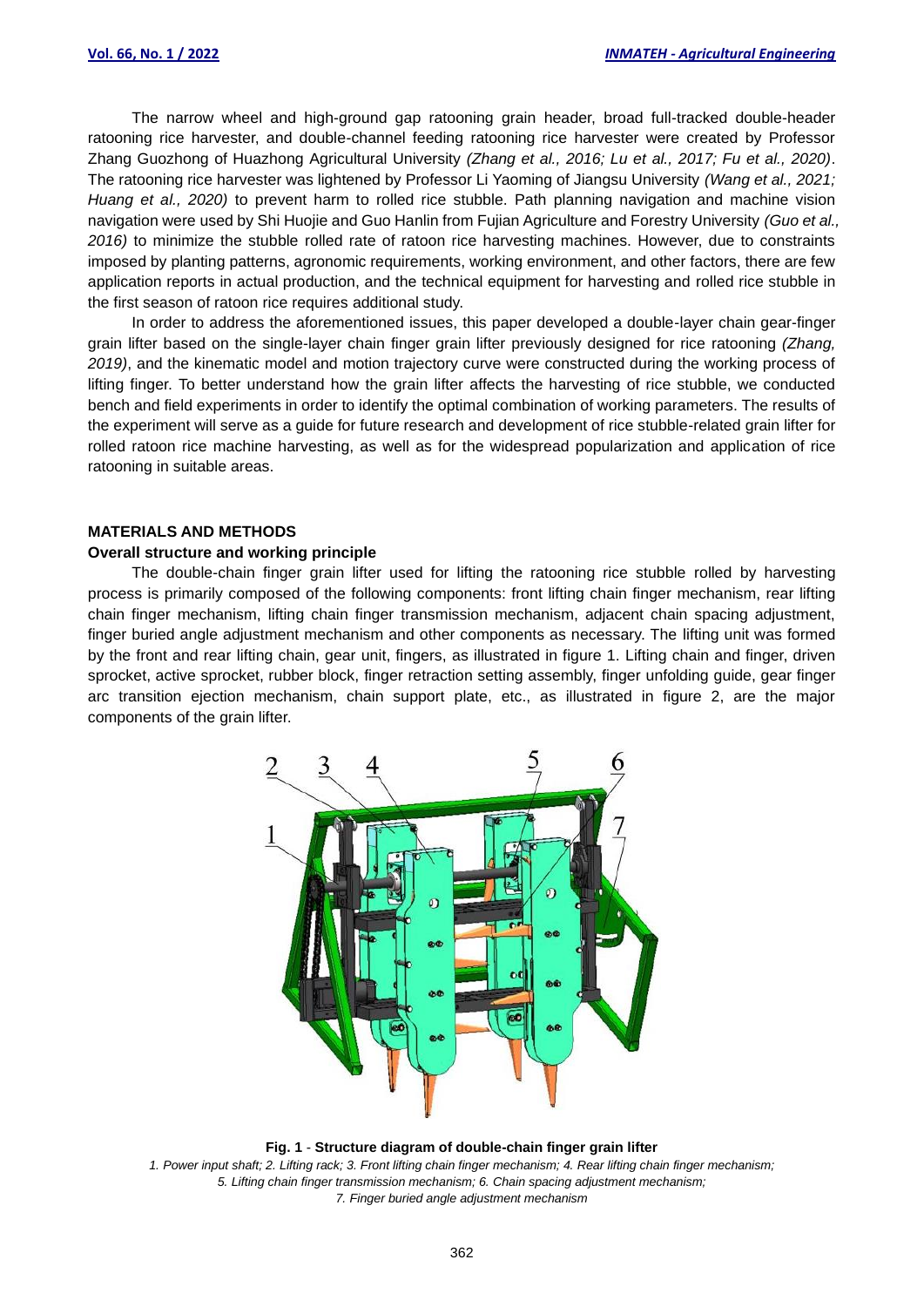External power drives the power input shaft to rotate, which drives the axle drive bevel pinion in the lifting chain finger transmission mechanism to rotate, and then drives two groups of passive bevel gears in the lifting chain finger transmission mechanism to rotate during the lifting operation. In this way, the chain in the front and rear lifting chain finger mechanism and the lifting fingers mounted on the chain are driven to rotate, so as the rolled rice stubble lifting operation may be accomplished.

According to different operations, the rotation of the chain in a cycle can be divided into five stages: unfolding process, reeling process, lifting process, retraction process and hollow travel process. As shown in Figure 2, the unfolding and reeling process refers to the process in which the fingers pass around the bottom driven sprocket *2* and start moving up along the chain *3*. In this possess, under the action of transition component *8*, the fingers change from the tangential direction of the chain to the outer normal direction and roll up the lodging stubble. The lifting process is that after the reeling stage, under the action of the unreeling guide rail *7*, the fingers always keep the outward normal direction when moving upward along the chain, so as to ensure that the lodging stubble is lifted until it is separated from the end of the stubble. The fingers continue to move upward along the chain and enter the retraction process until it disengages from *7* guide rail. Then under the action of gravity, the fingers rotate downward from the outer normal direction to the tangent direction. When the fingers continue to go up around the upper drive sprocket *4* of the chain, it maintains the tangent direction under the constraint of the *5,* rubber block. After that, the fingers go around the upper sprocket and move down under the drive of the chain to enter the hollow travel process. During the hollow travel, the fingers still maintain the tangential direction of the chain until it encounters the transition component *8*, and then enters the reeling process. Since then, a lifting cycle is completed.



**Fig. 2** - **Structure diagram of lifting chain finger mechanism** 

*1. Lifting finger; 2. Driven sprocket; 3. Chain; 4. Drive sprocket; 5. Rubber block; 6. Finger retraction setting assembly; 7. Finger unfolding guide; 8. Finger ejection transition component; 9. Chain support plate*

#### **KINEMATIC ANALYSIS OF LIFTING FINGERS**

Taking the ground projection point of the driven sprocket center as the origin O, taking the forward direction of the machine as the X axis, and the vertical upward direction of the O point as the Z axis, a spatial rectangular coordinate system is established, as shown in the Figure 3. Among them, the inclination angle of chains is  $\theta$ ; the centers of driving sprocket and driven sprocket of rear chains are  $O_1$  and  $O_1$ , respectively. The center of driving sprocket and driven sprocket of front chains are  $O<sub>2</sub>$  and  $O<sub>2'</sub>$ , respectively. The distance between the centers of driving sprocket and driven sprocket is L; The distance between the driven sprocket center and the rotation center of finger on the meshing sprocket is  $R_1$ ; the distance from any point A on the lifting finger to the rotation center of the finger is  $R_2$ ; the distance from point A to the center of the driven sprocket is R; the distance between the center of the driven sprocket and the ground is  $L_1$ ; the distance between the front and rear chains in the x-axis direction is L<sub>2</sub>. The forward speed is VM, the chain speed is N, and the chain speed is VT.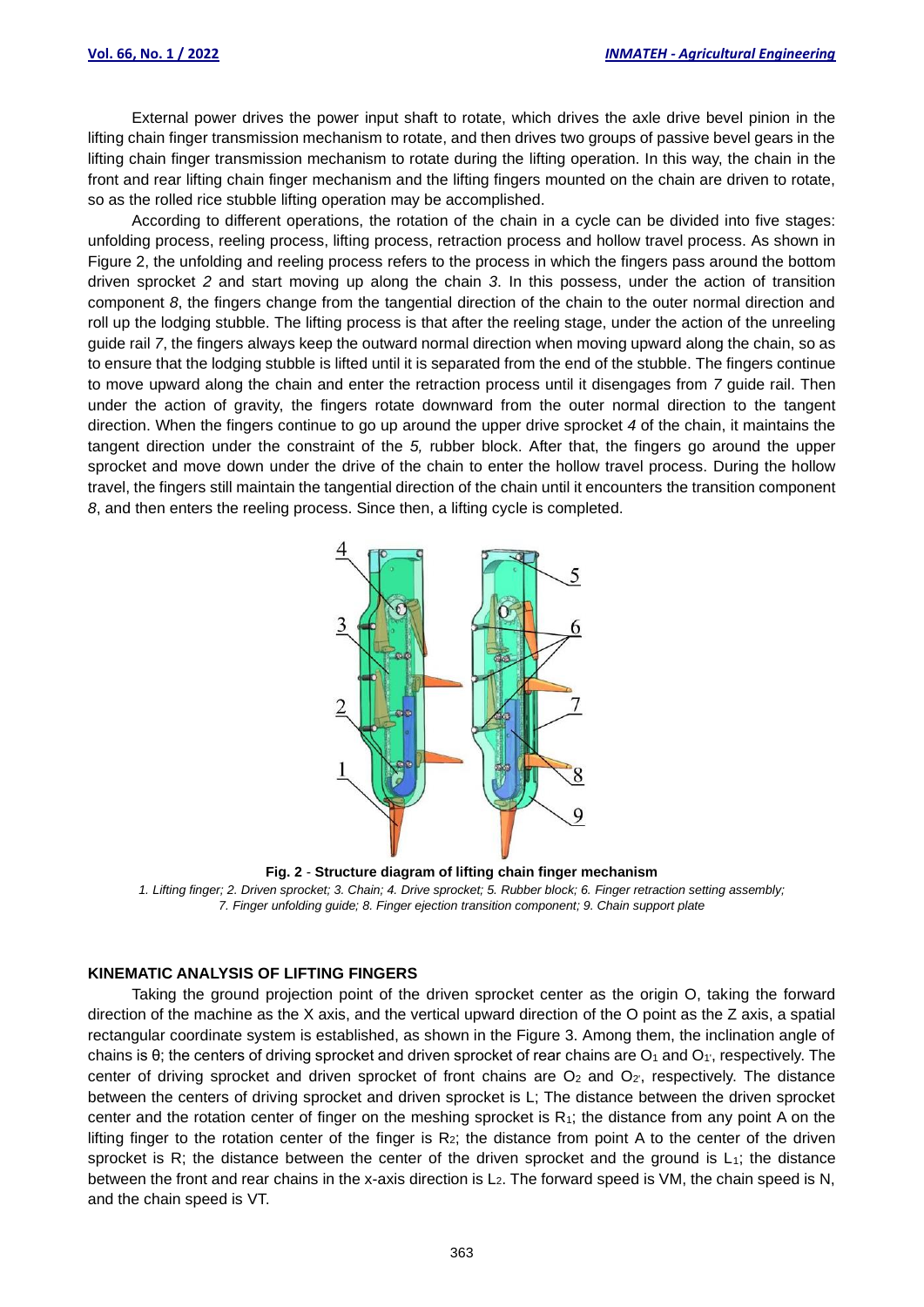Furthermore, if the analysis object is any point A on the lifting finger, the one cycle rotation of point A around the chain is recorded as a cycle, and the duration of one cycle rotation is specified as *T*, *a* is the number of cycles of finger rotation. A motion trajectory equation of point A is then established by *t1, t2, t3, t4*, and  $t<sub>5</sub>$  being the total time of the lifting finger unfolding process, reeling process, lifting process, retraction process, and the hollow travel process, as shown in the formula (1)-(5).



*a) Front view of lifting chain; b) Diagram of location relationship for the front and rear chain location*

During the unfolding process, the motion trajectory equation of point A is as follows:

$$
\begin{cases}\nX_A = [R_2 \cos[12n[t_1 - \lambda_5]] - R_1 \sin[6n[t_1 - \lambda_5]]] \cos \theta + V_{mt_1} \\
Y_A = R_2 \sin[12n[t_1 - \lambda_5]] + R_1 \cos[6n[t_1 - \lambda_5]] \\
Z_A = L_1 - [R_2 \cos[12n[t_1 - \lambda_5]] - R_1 \sin[6n[t_1 - \lambda_5]]] \sin \theta\n\end{cases} \quad t_1 \in (\lambda_5, \lambda_6)
$$
\n(1)

During the reeling process, the motion trajectory equation of point A is as follows:

$$
\begin{cases}\nX_A = -R\cos[6n(t_2 - \lambda_1)]\cos\theta + V_{\rm mt_2} \\
Y_A = -R\sin[6n(t_2 - \lambda_1)] \\
Z_A = L_1 - R\cos[6n(t_2 - \lambda_1)]\sin\theta\n\end{cases} \quad t_2 \in [\lambda_1, \lambda_2]
$$
\n(2)

During the lifting process, the motion trajectory equation of point A is as follows:

$$
\begin{cases}\nX_A = V_T \left[ t_3 - \lambda_2 \right] \cos \theta + V_m t_3 \\
Y_A = -R \\
Z_A = V_T \left[ t_3 - \lambda_2 \right] \sin \theta + L_1\n\end{cases} \quad t_3 \in (\lambda_2, \lambda_3]
$$
\n(3)

During the retraction process, the motion trajectory equation of point A is as follows:

$$
\begin{cases}\nX_A = [R_1 \sin \left[ \text{cn}[t_4 - \lambda_3] \right] + R_2 \sin \left[ 3\text{n}[t_4 - \lambda_3] \right] + L \cos \theta + V_m t_4 \\
Y_A = -[R_1 \cos \left[ \text{cn}[t_4 - \lambda_3] \right] + R_2 \cos \left[ 3\text{n}[t_4 - \lambda_3] \right]] \\
Z_A = [R_1 \sin \left[ \text{cn}[t_4 - \lambda_3] \right] + R_2 \sin \left[ 3\text{n}[t_4 - \lambda_3] \right] + L \sin \theta + L_1\n\end{cases} \quad t_4 \in (\lambda_3, \lambda_4)
$$
\n(4)

During the hollow travel process, the motion trajectory equation of point A is as follows:

$$
\begin{cases}\nX_A = [L + R_2 - V_T[t_5 - \lambda_4]]\cos\theta + V_{\rm mt}t_5 \\
Y_A = R_1 \\
Z_A = [L + R_2 - V_T[t_5 - \lambda_4]]\sin\theta + L_1\n\end{cases} \quad t_5 \in (\lambda_4, \lambda_5]
$$
\n(5)

In the formula (1)-(5),

$$
\lambda_1 = aT, \quad \lambda_2 = \frac{\pi R_1}{2V_T} + aT, \quad \lambda_3 = \frac{\pi R_1 + 2L}{2V_T} + aT, \quad \lambda_4 = \frac{3\pi R_1 + 2L}{2V_T} + aT, \quad \lambda_5 = \frac{3\pi R_1 + 4L}{2V_T} + aT, \quad \lambda_6 = \frac{2\pi R_1 + 2L}{V_T} + aT.
$$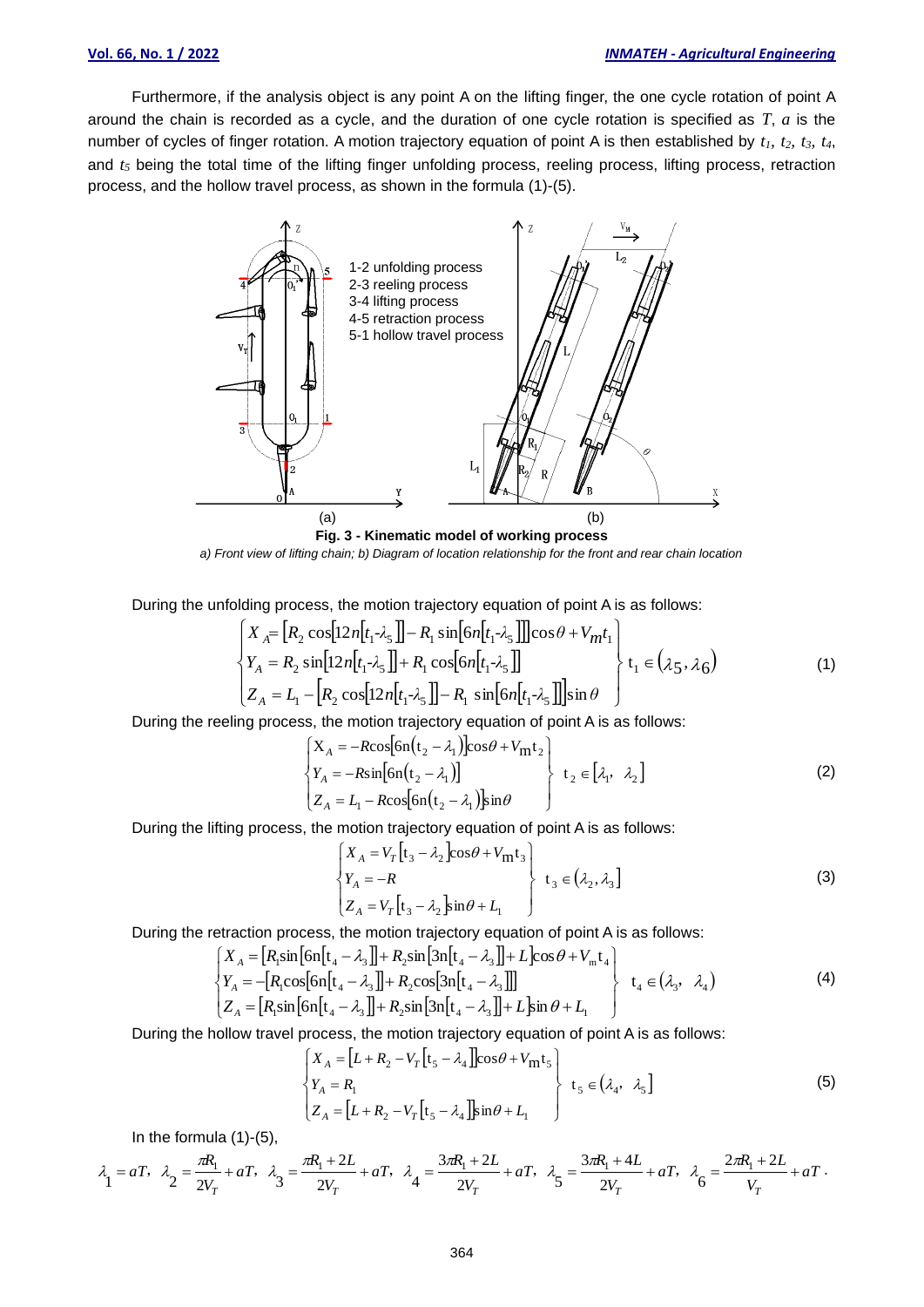In order to obtain the movement trajectory of the lifting finger end in the process of machine movement, the influence characteristics of the structural parameters of the lifting mechanism on the lifting process are analyzed by taking the rotational speed of the chains, the distance between the left and right adjacent chains and the number of the finger in the rear lifting chains as variables. Among them, the structural parameters of the centralizer designed in this study are  $R_1 = 0.06$  m,  $R = 0.177$  m,  $\theta = 70$ ,  $V_m = 0.75$  m/s,  $L = 0.405$ m,  $L_1 = 0.17$ m, *L2*=0.233m.

1) The influence of the speed of the chains on the trajectory of finger

Based on formulas (1)-(5), the rotational speeds of chains are 100 r/min, 200 r/min and 300 r/min respectively, and the motion trajectory curves of different rotational speeds for the process of finger unreeling, hugging, lifting, retracting and hollow travel are constructed, as shown in Figure 4.

![](_page_4_Figure_5.jpeg)

*a) Chain rotational speed 100 r/min; b) Chain rotational speed 200 r/min; c) Chain rotational speed 300 r/min*

As can be seen from Figure 4, the greater the speed of chains is, the denser the trajectory curves of fingers are. In the case of the same number of fingers, the faster speed of the chain, the more times the fingers focus on the rice stubble, and the higher the success rate of improvement. However, the greater the speed of the chains is, the greater the impact kinetic energy of the fingers on the rice stubble is, which will cause secondary damage to the rice stubble in the process of lifting. Therefore, the determination of chain speed needs to comprehensively consider the centralization rate and secondary damage. In addition, the rotational speeds of the chains and the number of fingers on the chains are the main factors that determine the lifting times of rice stubble. Appropriate combination of the rotational speed of the chains and the number of fingers can coordinate the relationship between the success rate of lifting and the secondary damage rate of lifting.

2) The influence of the distance between adjacent chains on the double-chain lifting breadth

The spacing between chains determines the effective area of lifting process. According to formulas (1)-(5), the motion trajectories of left and right adjacent chains are constructed respectively, and the adjacent spacing is set as 240 mm, 300 mm and 360 mm, respectively. The motion trajectory curves of left and right chains in the process of unfolding, reeling, lifting, retracting and hollow travel are shown in Figure 5.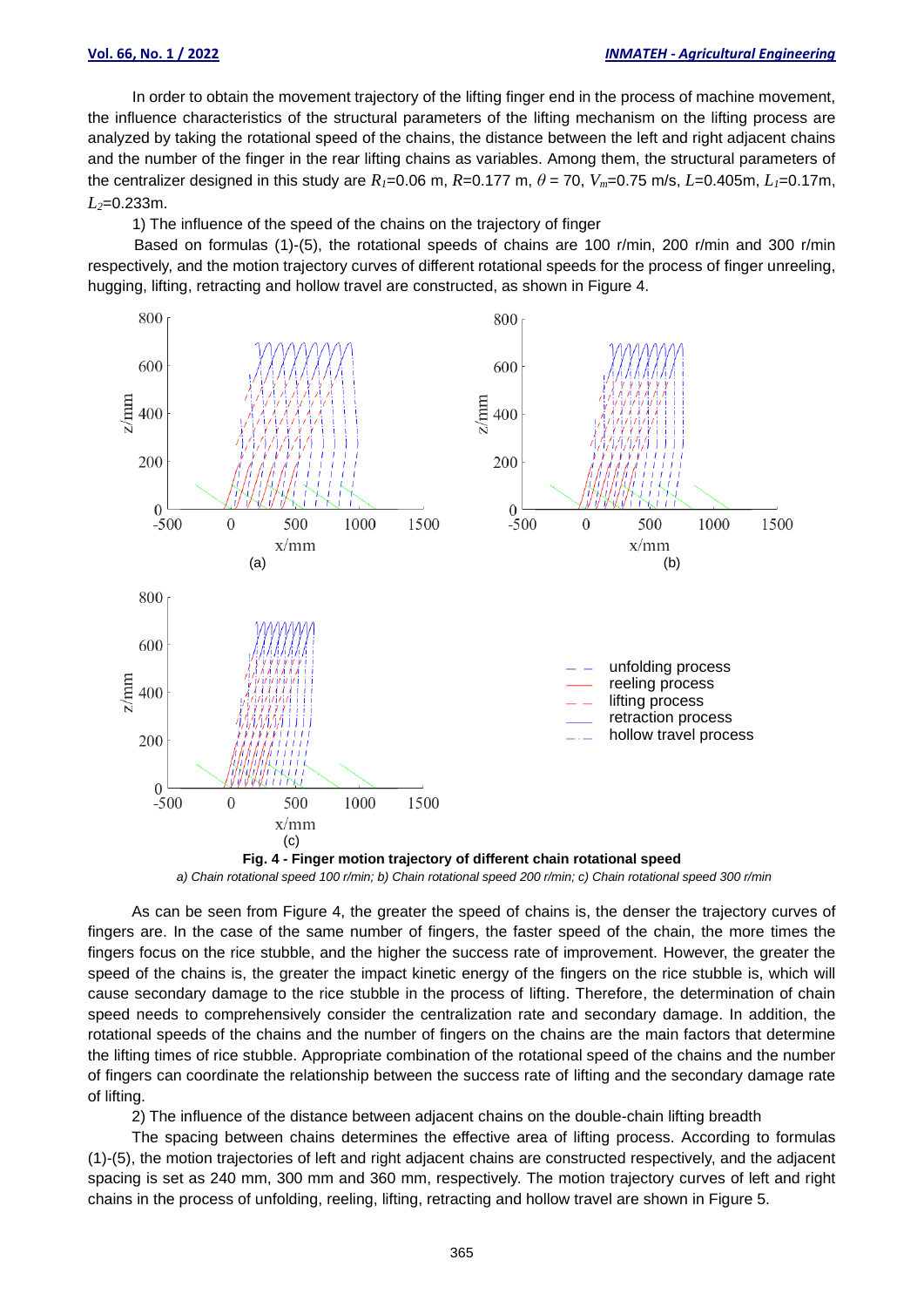As can be seen from Figure 5, the distance between adjacent chains is inversely proportional to the overlapping area of left and right finger trajectories and directly proportional to the working area of left and right finger. However, when the distance between adjacent chains exceeds twice the length of finger, missing support will occur, and too close distance will cause too small lifting area. Ideally, the distance between adjacent chains is exactly equal to twice the length of fingers, which can realize the maximum lifting area without leaking support. However, the field ground situation is complex, and the different lifting resistance of adjacent fingers will cause asynchronism, that is, missing support will still occur. Therefore, the maximum adjacent distance between left and right chains without missing support still needs to be obtained through experiments.

![](_page_5_Figure_3.jpeg)

**Fig. 5 - Finger motion trajectories with different distances between adjacent chains** *a) Space 240 mm; b) Space 300 mm; c) Space 360 mm*

#### **Bench test**

In the field, the rice stubble was randomly selected according to the average number of rice tillers, the stubble height was 350 mm, and the soil column of 200 mm long ×200 mm wide × 250 mm deep was dug by the field soil column method. The ratoon rice variety was Kenliangyou 801. A double-chain finger lifting test bench is built, which is mainly composed of double-chain finger grain lifter, speed regulating motor, installation frame, H80-70 guide rail, rolled rice stubble and test soil tank, etc. Fifteen bags of rolled rice stubble soil column samples are prepared in the test soil tank, as shown in Figure 6.

Based on the previous studies, the forward speed of the centralizer is 0.75 m/s, the front chains finger is 6, and the chains speed is 263 r/min, 345 r/min and 431 r/min respectively *(Zhang, 2019)*. Taking the speed of chains, the distance between adjacent chains and the number of fingers in the rear lifting chains as test factors, and the success rate of lifting and the secondary damage rate as evaluation indexes, the all-factor bench test of lifting performance was carried out. Among them, the distance between adjacent chains is 240 mm, 300 mm and 360 mm, and the number of fingers in the rear chains is 0, 3 and 6, respectively.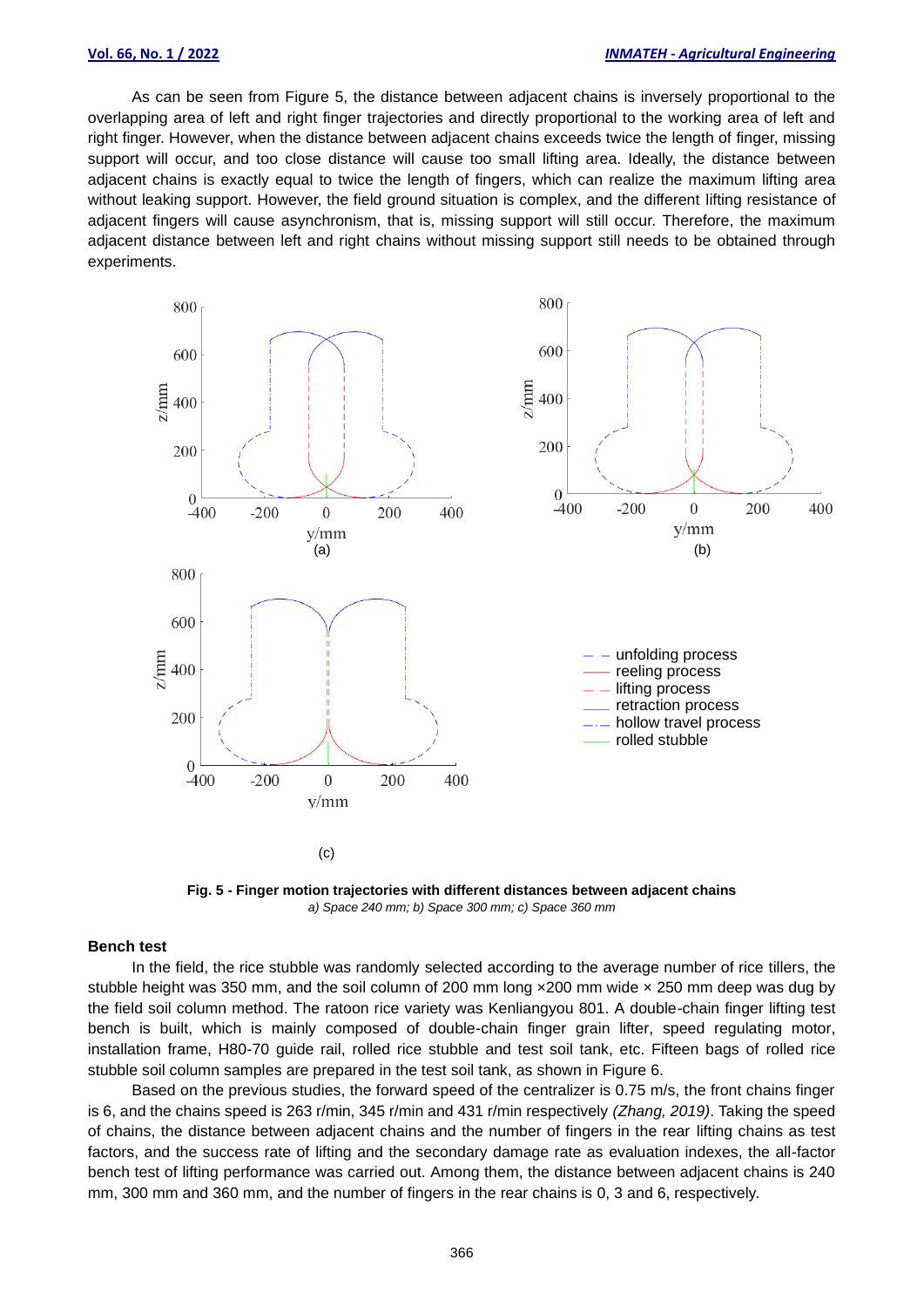![](_page_6_Picture_2.jpeg)

**Fig. 6** - **Performance test rack of double-layer chain finger grain lifter** *1. Layer chain finger grain lifter; 2. Adjustable-speed motor; 3. Installation rack; 2. 4. H80-70-type guide rail; 5. Rolled rice stubble 6. Test soil trough*

#### **Field test**

In order to verify the actual operation effect of the optimal combination of working parameters in bench test, a field test was carried out in Yangwan Village, Duchang County, Jiujiang City, Jiangxi Province in August 2020, and the traction power was the transplanter head. The experimental field area is 1334  $m^2$ , the variety is Kenliangyou 801, the planting density is 140 mm × 300 mm, and the average stubble height is 350 mm. The operation effect is shown in Figure 7. After mechanical lifting, 10 stumps were randomly selected to roll lifting rice stubble, and the success rate of lifting was counted, with 5 repetitions. Because the straightening machine has transplanter head traction, it is inevitable that rice stubble will be rolled again during the traveling process, and the causes of secondary damage in the straightening process are difficult to define clearly, so the secondary damage rate is not counted in the field test in this paper.

![](_page_6_Picture_6.jpeg)

![](_page_6_Picture_7.jpeg)

**Fig. 7** - **Field verification test** *a) Harvesting and rolled rice stubble lifting prototype of ratoon rice; b) Mechanical lifting effects drawing of field rolled rice stubble; 1. Raising rice stubble after milling; 2. Rice stubble chain without being rolled; 3. No rice stubble after milling;*

#### **Tests evaluation index**

If the angle between the rolled rice stubble and the ground after lifting is ≥ 45°, the rolled rice stubble is considered to be successfully righted, and if the rolled rice stubble is broken during the lifting process, it is considered secondary damage to the rolled rice stubble, as illustrated in figure 8.

![](_page_6_Picture_11.jpeg)

Successful rectification of rice stubble Secondary damage of rice stubble **Fig. 8 - Lifting effect of rolled rice stubble**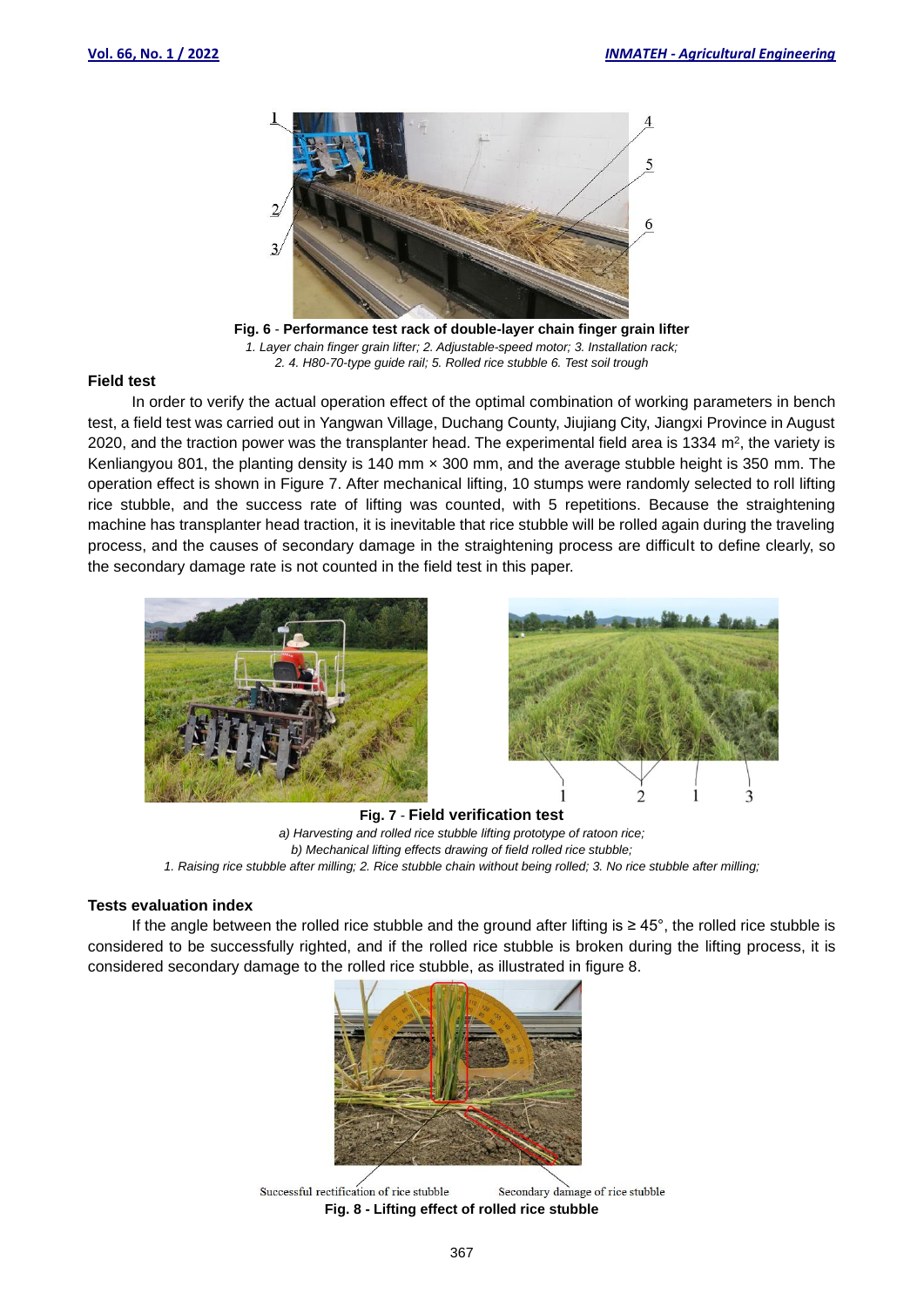**Table 1**

Then, the following formulas are used to calculate the lifting success rate F and the secondary damage rate S:

$$
F = \frac{M_C}{M_Z} \times 100\%
$$
 (7)

$$
F = \frac{N_D}{M_Z} \times 100\%
$$
\n(8)

Wherein:

*F* -- lifting success rate, %

*S* — secondary damage rate of lifting, %

 $M_C$ — Number of rolled rice stubble after lifting,

 $N_D$ — The number of rolled rice stubble broken after lifting,

 $M_Z$ — Total number of rolled rice stubble

# **RESULTS**

### **BENCH TEST**

(1) Effect of different factors on lifting success rate of rolled rice stubble.

As can be seen from Table 1, when the distance between adjacent chains and the number of fingers in the rear chains is consistent, the lifting success rate is proportional to the rotational speed of the chains. When the rotational speed of the chains and the number of fingers of the rear chains are the same, the success rate of lifting first increases and then decreases with the increase of the distance between adjacent chains, and the success rate of lifting is the highest when the distance between adjacent chains is 300 mm, which is consistent with the previous theoretical analysis. When the distance between adjacent chains is the same, the relationship between the success rate of lifting and the number of fingers in the rear chains is affected by the speed of the chains, and the success rate of lifting is positively correlated with the number of fingers in the rear chains when the speed of the chains is 263 r/min and 345 r/min; at 431 r/min, the success rate of lifting no longer increased with the increase of the number of fingers in the subsequent chains, but showed a downward trend. It was considered that the single-layer chains could fully lift the rolled rice stubble at a higher chains speed, and the increase of the number of fingers in the later lifting chains caused a secondary negative effect on the lifted rice stubble. The results showed that when the rotational speed was 431 r/min, the distance between left and right adjacent chains was 300 mm, the number of fingers in the rear chains was 0, and the highest success rate of lifting rice stubble was 95.05%.

| Success rate/% of lifting for rolled rice stubble |                                     |                                            |                     |                            |  |  |  |  |  |
|---------------------------------------------------|-------------------------------------|--------------------------------------------|---------------------|----------------------------|--|--|--|--|--|
|                                                   |                                     | number of rear lifting chain fingers/piece |                     |                            |  |  |  |  |  |
| chain speed/r-min-1                               | distance between adjacent chains/mm | 0                                          | 3                   | 6                          |  |  |  |  |  |
|                                                   | 240                                 | 62.44±6.19aA                               | 63.76±2.91aA        | 68.26±2.80aA               |  |  |  |  |  |
| 263                                               | 300                                 | 65.72±7.79aA                               | 69.67±3.10aA        | 77.68±4.47aA               |  |  |  |  |  |
|                                                   | 360                                 | $50.59 + 6.47aA*$                          | $63.30 + 5.74$ aA   | 73.70±4.77aA*              |  |  |  |  |  |
|                                                   | 240                                 | $83.80 + 4.52bA$                           | $84.99 + 4.56$ bAB  | $85.01 \pm 3.40$ bAB       |  |  |  |  |  |
| 345                                               | 300                                 | $85.74 \pm 4.12$ bA                        | $90.05 \pm 2.37$ bB | $89.77 \pm 3.11 \text{b}B$ |  |  |  |  |  |
|                                                   | 360                                 | 73.63±5.88bA                               | 74.30±4.60aA        | 75.22±5.19aA               |  |  |  |  |  |
|                                                   | 240                                 | $94.72 \pm 1.33$ bA                        | $88.33 \pm 2.77 bA$ | $90.19 \pm 2.60$ bA        |  |  |  |  |  |
| 431                                               | 300                                 | $95.05 \pm 1.64$ bA                        | $91.14 \pm 2.04$ bA | $90.95 \pm 1.29$ bA        |  |  |  |  |  |
|                                                   | 360                                 | 87.95±3.43bA                               | 87.90±2.60bA        | 87.52±2.23bA               |  |  |  |  |  |

*Note: When p=0.05, the lowercase letters a and b in the table indicate that different chain rotational speed has a significant impact on lifting success rate; The uppercase letters A and B in the table indicate that different chain spacing*  has a significant effect on the success rate of lifting when  $p=0.05$ ; "\*" in the table indicates that the success rate of lifting is *significantly influenced by the number of fingers that are used.*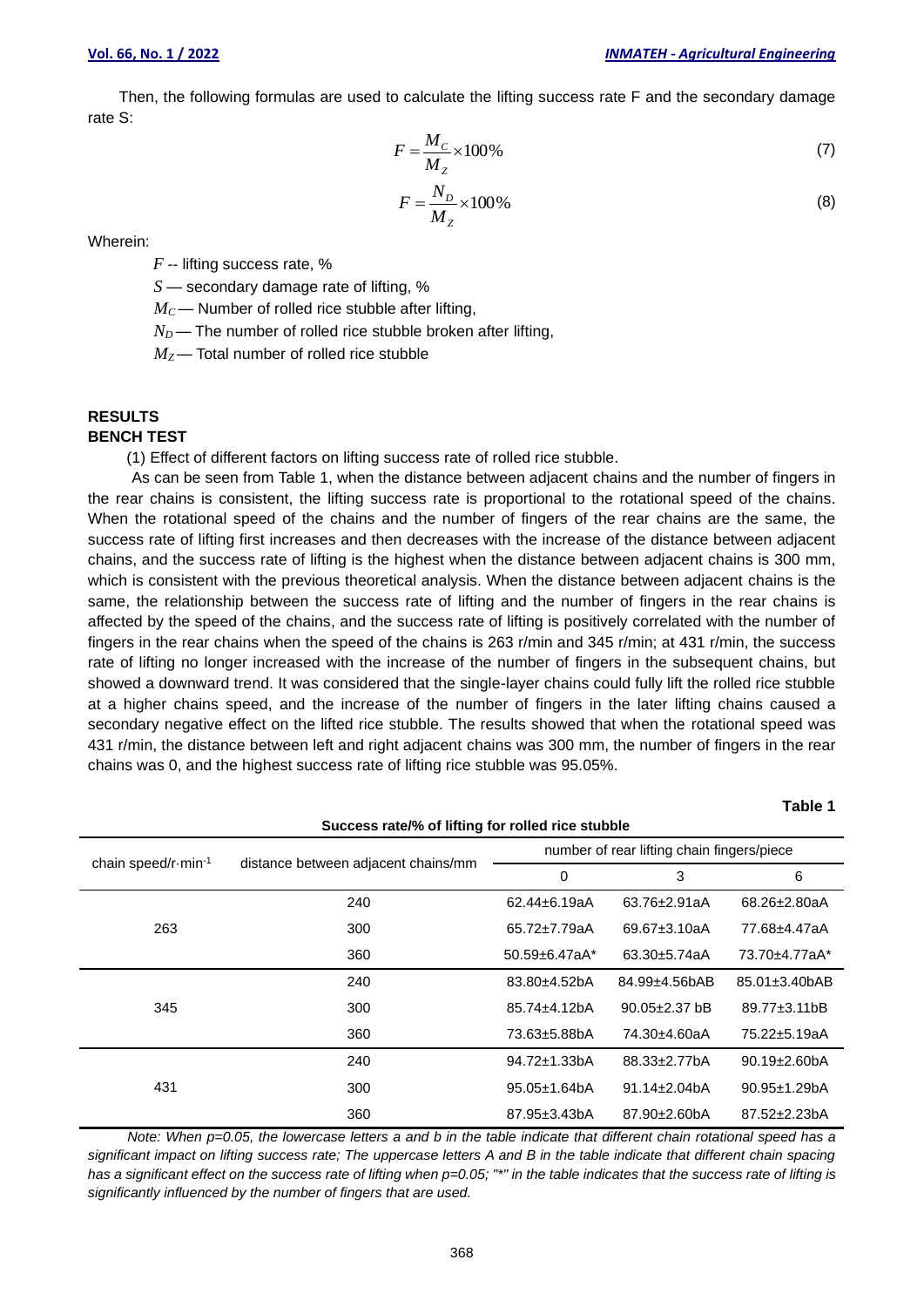(2) Effects of different factors on secondary damage rate of rolled rice stubble lifting.

It can be seen from Table 2 that when the distance between adjacent chains and the number of fingers in the rear chains are the same, the secondary damage rate of lifting increases with the increase of chains speed. When the rotational speed of the chains and the number of fingers of the rear chains are the same, the secondary damage rate of lifting decreases first and then rises with the increase of the distance between adjacent chains. When the distance between adjacent chains is consistent, the secondary damage rate of lifting increases greatly with the increase of chains speed; the relationship with the number of fingers in the rear chain is affected by the speed of the chain. The secondary damage rate increases with the number of fingers in the rear chain when the speed of the chain is 263 r/min and 345 r/min, but the opposite trend appears at 431 r/min, namely the number of fingers in the rear chain decreases with the increase of the number of fingers in the rear chain. The results showed that the lowest secondary damage rate was 1.20% when the rotational speed was 263 r/min, the distance between left and right adjacent chains was 300 mm, and the number of fingers in the rear chains was 0.

| ۰.<br>٠<br>ł<br>۰, |  |
|--------------------|--|
|--------------------|--|

| Secondary damage rate of rolled roll stubble lifting |                                     |                                            |                                       |                    |  |  |  |
|------------------------------------------------------|-------------------------------------|--------------------------------------------|---------------------------------------|--------------------|--|--|--|
| chain speed/r $\cdot$ min $^{-1}$                    | distance between adjacent chains/mm | number of rear lifting chain fingers/piece |                                       |                    |  |  |  |
|                                                      |                                     | 0                                          | 3                                     | 6                  |  |  |  |
|                                                      | 240                                 |                                            | 1.43±0.81aA 1.44±0.78aA               | $2.06 \pm 0.99$ aA |  |  |  |
| 263                                                  | 300                                 |                                            | $1.20\pm 0.65$ aA $1.37\pm 0.93$ aA   | $1.46 \pm 0.82$ aA |  |  |  |
|                                                      | 360                                 |                                            | $1.37\pm0.74$ aA $1.54\pm0.86$ aA     | $2.16 \pm 0.97$ aA |  |  |  |
|                                                      | 240                                 |                                            | $1.81 \pm 1.07$ aA 2.13 $\pm$ 1.19aA  | $3.05 \pm 1.24$ aA |  |  |  |
| 345                                                  | 300                                 |                                            | 1.58±0.89aA 1.72±0.79aA               | $1.94 + 1.34$ aA   |  |  |  |
|                                                      | 360                                 |                                            | $1.62 \pm 1.10$ aA $1.93 \pm 1.06$ aA | $3.68 + 1.09aA$    |  |  |  |
|                                                      | 240                                 |                                            | $4.32\pm1.63$ aA $4.23\pm1.71$ aA     | $3.49 + 1.38$ aA   |  |  |  |
| 431                                                  | 300                                 |                                            | $3.83 \pm 1.22$ aA $3.15 \pm 1.11$ aA | $2.93 + 1.34aA$    |  |  |  |
|                                                      | 360                                 |                                            | $4.79 \pm 1.25$ bA 5.57 $\pm$ 1.51bA  | $4.24 \pm 1.71$ aA |  |  |  |

*Note: The lowercase letters a and b in the table indicate that varying chain rotational speed has a significant effect on the secondary damage rate when p=0.05; the uppercase letters A and B in the table indicate that varying chain spacing has a significant effect on the secondary damage rate when p=0.05.* 

(3) Inter-subject effect inspection of lifting success rate and secondary damage rate

As shown in tables 3 and 4, the distance between the adjacent chains and the number of fingers of the rear lifting chain all affect the success rate and secondary damage rate.

|                                                   |                                                         |    |                |          |                  |                               | Table 3        |
|---------------------------------------------------|---------------------------------------------------------|----|----------------|----------|------------------|-------------------------------|----------------|
|                                                   | Inter-subject effect inspection of lifting success rate |    |                |          |                  |                               |                |
| Source of variance                                | Type III Sum of<br>Squares                              | df | Mean<br>Square | F        | $\boldsymbol{P}$ | <b>Partial Eta</b><br>squared | Eta<br>squared |
| <b>Corrected Model</b>                            | .322a                                                   | 6  | 0.054          | 25.742   | 0.000            | 0.885                         |                |
| Intercept                                         | 17.142                                                  | 1  | 17.142         | 8217.932 | 0.000            | 0.998                         |                |
| Rotational speed of the chains                    | 0.276                                                   | 2  | 0.138          | 66.226   | 0.000            | 0.869                         | 0.759          |
| Spacing of adjacent chains                        | 0.037                                                   | 2  | 0.019          | 8.956    | 0.002            | 0.472                         | 0.103          |
| Number of tooth fingers                           | 0.009                                                   | 2  | 0.004          | 2.045    | 0.156            | 0.170                         | 0.023          |
| Within groups Error                               | 0.042                                                   | 20 | 0.002          |          |                  |                               |                |
| Total                                             | 17.506                                                  | 27 |                |          |                  |                               |                |
| <b>Corrected Total</b>                            | 0.364                                                   | 26 |                |          |                  |                               |                |
| a. $R^2$ = 0.885 (After adjustment $R^2$ = 0.851) |                                                         |    |                |          |                  |                               |                |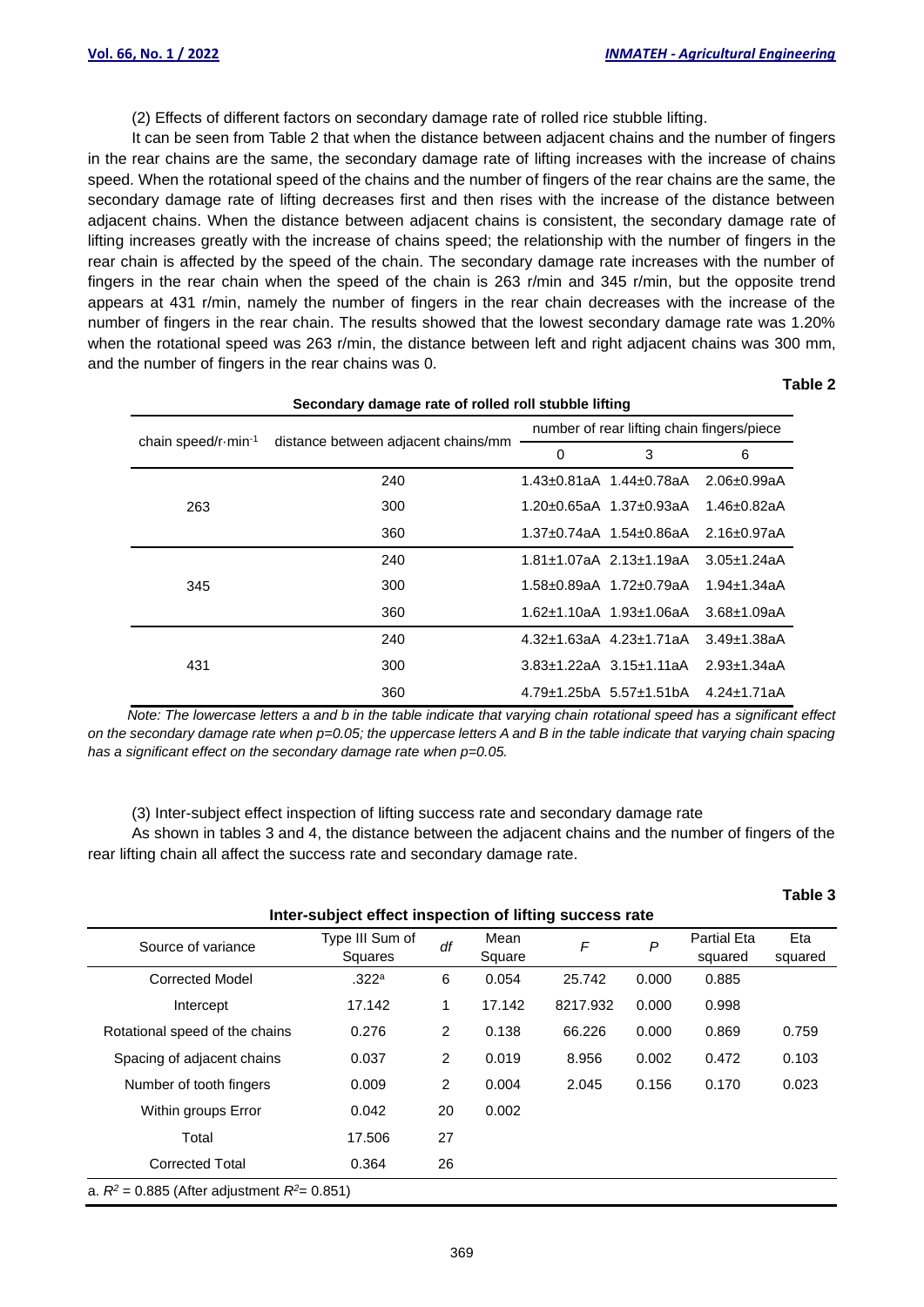In conclusion, the secondary damage rate of rolled rice stubble lifting increases with the increase of lifting success rate as a whole. According to the results of inter-agent effect test, it can be concluded that the biggest factor affecting the success rate of lifting and the secondary damage rate is the speed of chains, which directly affects the contact lifting kinetic energy and the contact lifting frequency of rolled rice stubble, and the number of fingers in the rear chains also affects the contact lifting frequency of rolled rice stubble. Because the secondary damage mainly comes from two aspects: the kinetic energy produced by the contact between the rotation of the lifting chain finger and the lifting of the rolled rice stubble, and the contact lifting frequency of the rolled rice stubble, considering the success rate of lifting and the secondary damage rate comprehensively, the optimal working parameter combination of the grain lifter is as follows: the speed of the chains is 345 r/min, the distance between adjacent chains is 300 mm, and the number of fingers of the rear lifting sprocket is 3.

#### **Table 4**

**Table 5**

| Inter-subject effect inspection of lifting secondary damage rate |                                               |    |           |              |   |                               |                |
|------------------------------------------------------------------|-----------------------------------------------|----|-----------|--------------|---|-------------------------------|----------------|
| Source of variance                                               | Type III Sum of Squares <i>df</i> Mean Square |    |           | F            | P | <b>Partial Eta</b><br>causrod | Eta<br>cauprad |
| <b>Corrected Model</b>                                           | .003a                                         | 6  | 0.001     | 17.651 0.000 |   | 0.841                         |                |
| Intercept                                                        | 0.018                                         | 1  | 0.018     | 556.2710.000 |   | 0.965                         |                |
| Rotational speed of the chains                                   | 0.003                                         | 2  | 0.002     | 46.967 0.000 |   | 0.824                         | 0.746          |
| Spacing of adjacent chains                                       | 0.000                                         | 2  | 0.000     | 5.164 0.016  |   | 0.341                         | 0.082          |
| Number of tooth fingers                                          | 5.371E-05                                     | 2  | 2.685E-05 | 0.822 0.454  |   | 0.076                         | 0.013          |
| Within groups Error                                              | 0.001                                         | 20 | 3.267E-05 |              |   |                               |                |
| Total                                                            | 0.022                                         | 27 |           |              |   |                               |                |
| <b>Corrected Total</b>                                           | 0.004                                         | 26 |           |              |   |                               |                |
| a. $R^2$ = 0.841 (After adjustment $R^2$ = 0.793)                |                                               |    |           |              |   |                               |                |

#### **Field test**

It can be seen from Table 5 that the average lifting success rate of the double-chain finger grain lifter developed in this study in the field operation is 55%. It is quite different from the bench test results. On the one hand, the operation trajectories of mechanical planting and harvesting machines are irregular, resulting in an inconsistent lodging direction of the rolled stubble. This makes it difficult for the grain elevator to align with the lodging stubble that part of the lodging stubble outside the lifter and cannot be lifted. On the other hand, the grain lifter designed in this study does not consider the ground copying mechanism. Due to the rough ground, the fingers cannot touch into the stubbles or get buried in the soil, which can easily lead to the disengagement of the chain and sprocket. During this process, the grain lifter fails to work effectively. To this end, this study will introduce the unmanned driving technology for rice planting in the future to ensure the straight end of the rice field distribution and harvesting rolled path, so as to realize the high-precision improvement of the rice stubble grain lifter. In addition, a copying device and an elastic lifting finger are designed to reduce the tooth jumping and jamming of the lifting finger.

| Success rate of field lifting |     |             |     |     |     |               |
|-------------------------------|-----|-------------|-----|-----|-----|---------------|
| targets of test               |     | test number |     |     |     |               |
|                               |     |             |     | 4   | b   | average value |
| lifting success rate          | 40% | 60%         | 65% | 60% | 50% | 55.00%        |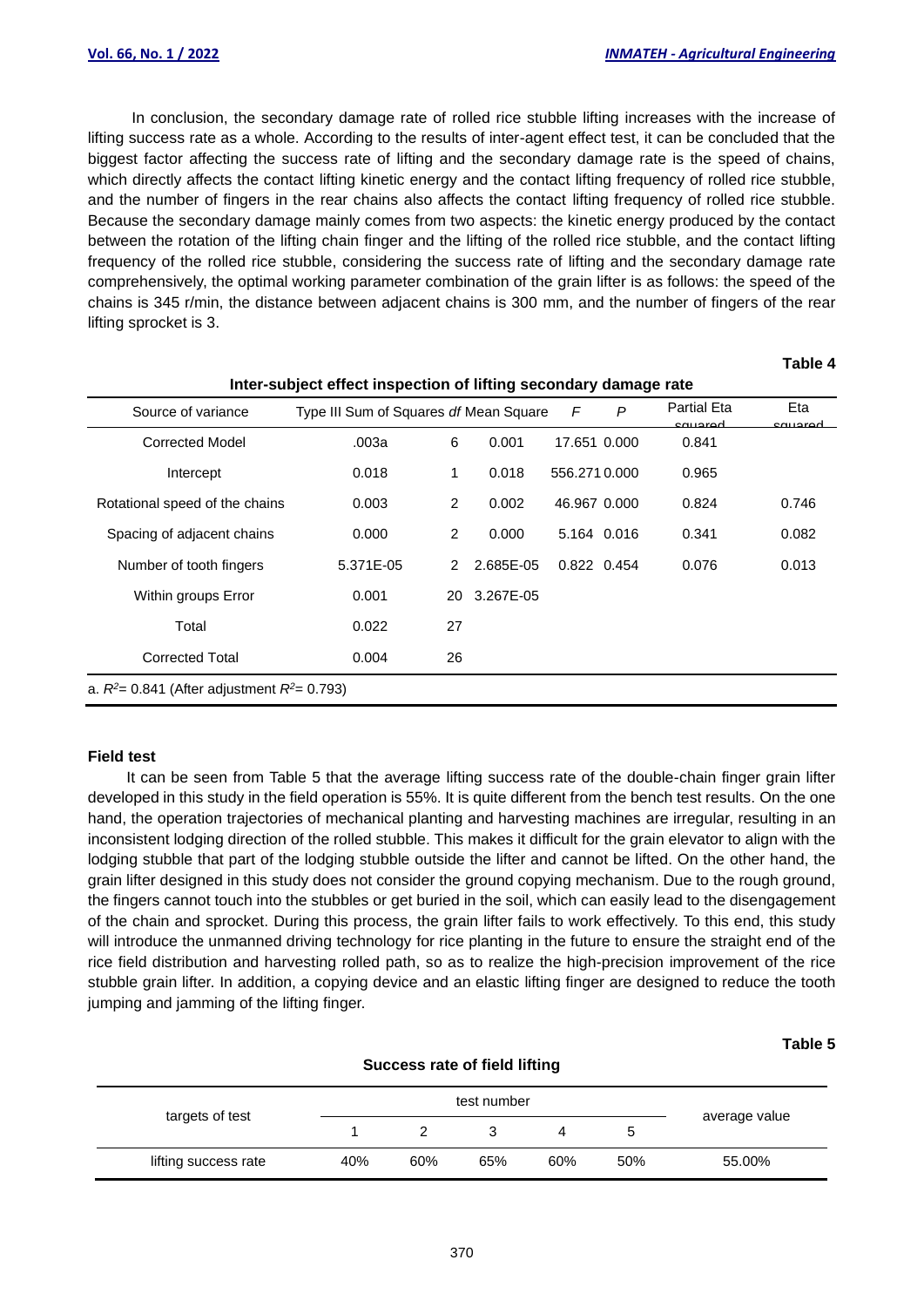#### **CONCLUSIONS**

1) A double-chain finger grain lifter for lifting the rolled ratoon rice stubble in mechanical harvesting is designed; the kinematics model and its trajectory curve of the process of unfolding, reeling, lifting, retracting and hollow travel of the finger are constructed by establishing the kinematics analysis of the lifting chain. The main factors affecting the lifting performance are analyzed and determined, such as the rotational speed of the chain, the distance between adjacent chains and the number of fingers on the rear lifting chain.

2) Bench test was carried out with the success rate of lifting and the secondary damage of lifting as indexes. The results show that the speed of the chains, the distance between adjacent chains and the number of fingers in the rear chains all significantly affect the centralization performance of the device. When the speed of the chains is 345 r/min, the distance between adjacent chains is 300 mm and the number of fingers in the rear lifting sprocket is 3, the success rate of lifting is 90.05%, and the secondary damage rate of lifting is 1.72%.

3) The field test validates the effectiveness of lifting operations; the average success rate of lifting operations in the field is 55%, which shows that the double-chain finger grain lifter designed in this study has a good potential for lifting the ratoon rice stubble rolled by mechanical harvesting.

#### **ACKNOWLEDGEMENT**

We thank Junan Liu, Xing Liu, Yingting Yang, Haiyang Xia, Yongfu Peng, Qilong Zhang, Dakang Huang, Zhongwei Liao, Zeyu Sun, and Xianqi Huang for their technical assistance. This work was supported by the Jiangxi province key research and development plan (911064175061) and the National Natural Science Foundation of China (31971799).

#### **REFERENCES**

- [1] Bahar, F. A., & De Datta, S. K. (1977). Prospects of Increasing Tropical Rice Production through Ratooning. *Agronomy Journal*, 69(4), 536-540.
- [2] Faruq, G., Taha, R. M., & Prodhan, Z. H. (2014). Rice ratoon crop: A sustainable rice production system for tropical hill agriculture. *Sustainability,* 6, 5785-5800; doi:10.3390/su6095785.
- [3] Fu, J. W., Zhang, G. X., Xie, G., Wang, Y., Gao, Y., Zhou, Y. (2020). Development of double-channel feeding harvester for ratoon rice. *Transactions of the Chinese Society of Agricultural Engineering, 36*(03), 11-20. DOI:10.11975/j.issn.1002-6819.2020.03.002
- [4] Guo, H. L., Lin, J., Shi, H. J., Zhang, X. (2016). Current Situation and Development Trend of Harvest Mechanization in the First Season of Regenerated Rice. *Fujian Agricultural Machinery,* (01), 16-18. Doi: 10.3969/j.issn.1004-3969.2016.01.007
- [5] Harrell, D. L., Bond, J. A., & Blanche, S. (2009). Evaluation of main-crop stubble height on ratoon rice growth and development. *Field Crops Research,* 114(3), 396-403. https://doi.org/10.1016/j.fcr.2009.09.011
- [6] Huang, M.S., Wang, H. H., Li, Y. M., Xu, L. Z., Ma, Z. (2020). Simulation and experiment of air flow field in the cleaning device of ratooning rice combine harvesters. *Transactions of the Chinese Society of Agricultural Engineering, 36*(20): 84-92. DOI: 10.11975/j.issn.1002-6819.2020.20.011
- [7] Lu, K., Zhang, G. Z., Peng, S. B., Lei, Z. Q., Fu, J. W., Zha, X. T., Zhou, Y. (2017). Design and performance of tracked harvester for ratoon rice with double-headers and double-threshing cylinders. *Journal of Huazhong Agricultural University, 36*(05): 108-114. DOI: 10.13300/j.cnki.hnlkxb.2017.05.016
- [8] Mamun, A. F. M., Mazumder, S. K., Suvo, T. P., & Akter, S. (2019). Productivity of boro ratoon rice under different levels of nitrogen. International Journal of Agricultural Research, *Innovation and Technology, 9*(1), 48-57. DOI: 10.3329/ijarit.v9i1.42949
- [9] Munda, G. C., Das, A., & Patel, D. P. (2009). Evaluation of transplanted and ratoon crop for double cropping of rice (Oryzct sativa L.) under organic input management in mid altitude sub-tropical Meghalaya. Current Science (00113891), 96(12). 1620-1627. http://www.ias.ac.in/currsci
- [10] Oad, F. C., Samo, M. A., Hassan, Z. U., Pompe, S. C., & Oad, N. L. (2002). Correlation and path analysis of quantitative characters of rice ratoon cultivars and advance lines. *Int. J. Agric. Biol,* 4(2), 204-207. [https://www.researchgate.net/publication/230846595\\_Correlation\\_and\\_path\\_analysis\\_of\\_quantitative\\_](https://www.researchgate.net/publication/230846595_Correlation_and_path_analysis_of_quantitative_characters_of_rice_ratoon_cultivars_and_advance_lines) [characters\\_of\\_rice\\_ratoon\\_cultivars\\_and\\_advance\\_lines](https://www.researchgate.net/publication/230846595_Correlation_and_path_analysis_of_quantitative_characters_of_rice_ratoon_cultivars_and_advance_lines)
- [11] Shamiul Islam, M., Hasanuzzaman, M., & Rokonuzzaman, M. (2008). Ratoon rice response to different fertilizer doses in irrigated condition. *Agriculturae Conspectus Scientificus*, 73(4), 197-202. https://hrcak.srce.hr/31230